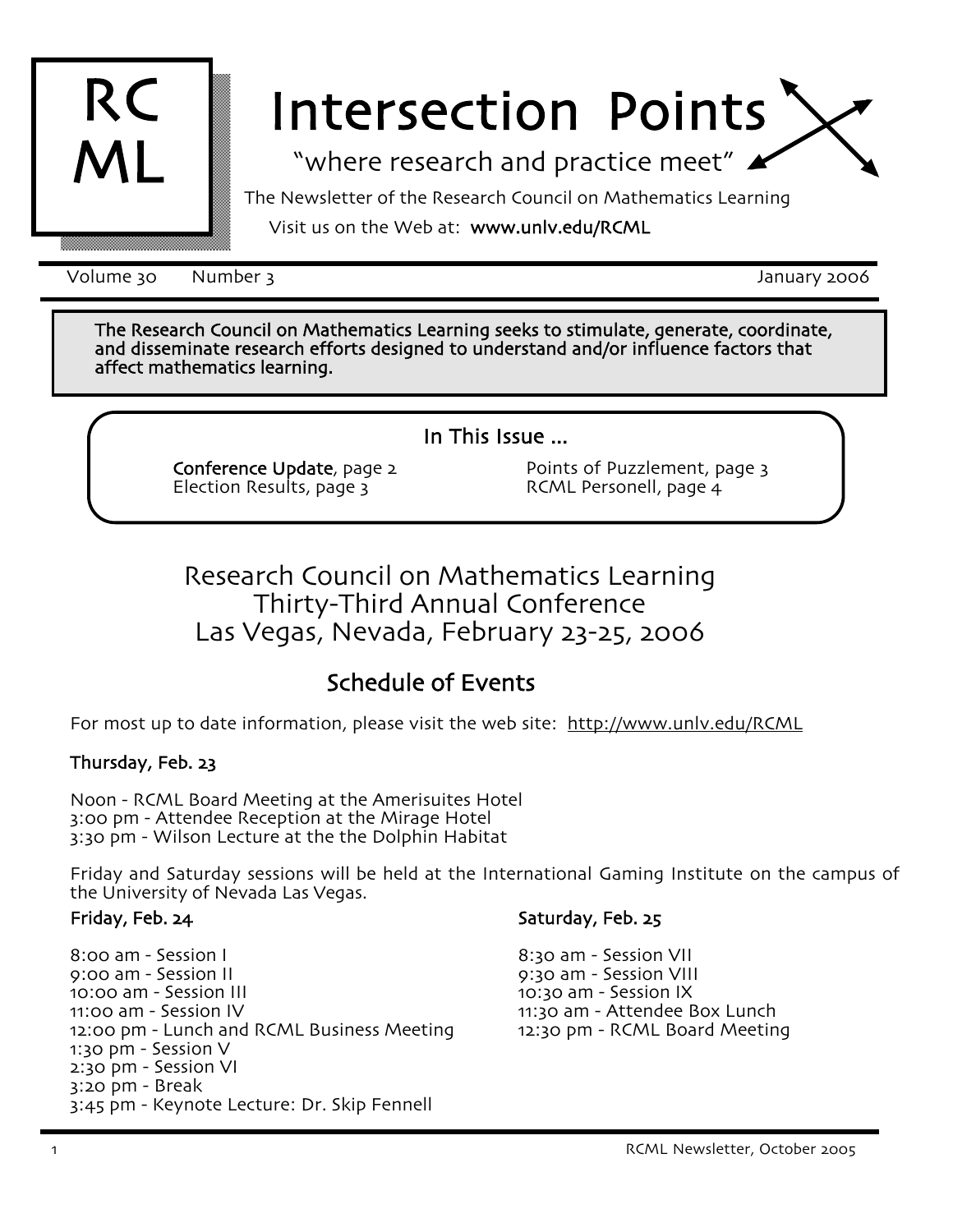# RCML 2006 Conference Update

We have a very rich program with a wide variety of speakers planned for the annual conference this year. We hope you are as excited about coming and sharing your expertise and perspectives as we are. This year, we are also welcoming several first-<br>time RCML presenters. A brief outline of the program in this issue of Intersection Points will give you a glimpse of the exciting opportunities that await you in Las Vegas! Also, below are some deadlines and information that will help you to prepare for your visit. Additional and most current information is available at the RCML Web site (www.unlv.edu/RCML).

A change from the last issue is that we have decided to save "Casino night at RCML" for another time. Dr. Charlie Kotulski of UNLV has arranged for us to receive a special tour at the Dolphin Habitat at the Mirage Hotel. The Wilson Lecture, "Teaching and Learning in the Dolphin World," will take place at the Dolphin Habitat. Admission will be free to all RCML registrants. The RCML reception begins there at 3:00pm on Thursday, with the tour beginning at 3:30pm. Two shuttle vans will run from the host hotel, the AmeriSuites, to the Mirage on Thursday afternoon between 2:30-3:30. Taxis will, of course, also be available.

Our keynote speaker on Friday will be Skip Fennell, president-elect of NCTM. Longtime members of RCML will remember Skip from the early days of RCDPM and RCML+ He will speak on "What it REALLY means to be a highly qualified teacher."

Deadlines:

Registration for the conference: Feb. 15th

Papers submitted for consideration for an award: February 3rd (contact David Davison at ddavison@msubillings.edu for more information)

For more conference information, contact Jeff Shih at jshih@unlv+nevada+edu or Ginny Usnick at vusnick@unlv.nevada.edu

The host hotel will be the AmerSuites Hotel located at  $4520$  Paradise Road  $(702-369-$ 3366). This property is on the western border of the UNLV campus (one block away from the Hard Rock Hotel).

As with many smaller conferences, it is best to make your reservation directly with the hotel rather than through a toll-free number or website. The hotel has a very limited number of rooms available at the conference rate. First come, first served. After that, rooms may be available at an increased rate.

For information purposes, the direct hotel URL is: <http://www.amerisuites.com/reservations/locationdetail.asp?facid=4032>

- Jeff Shih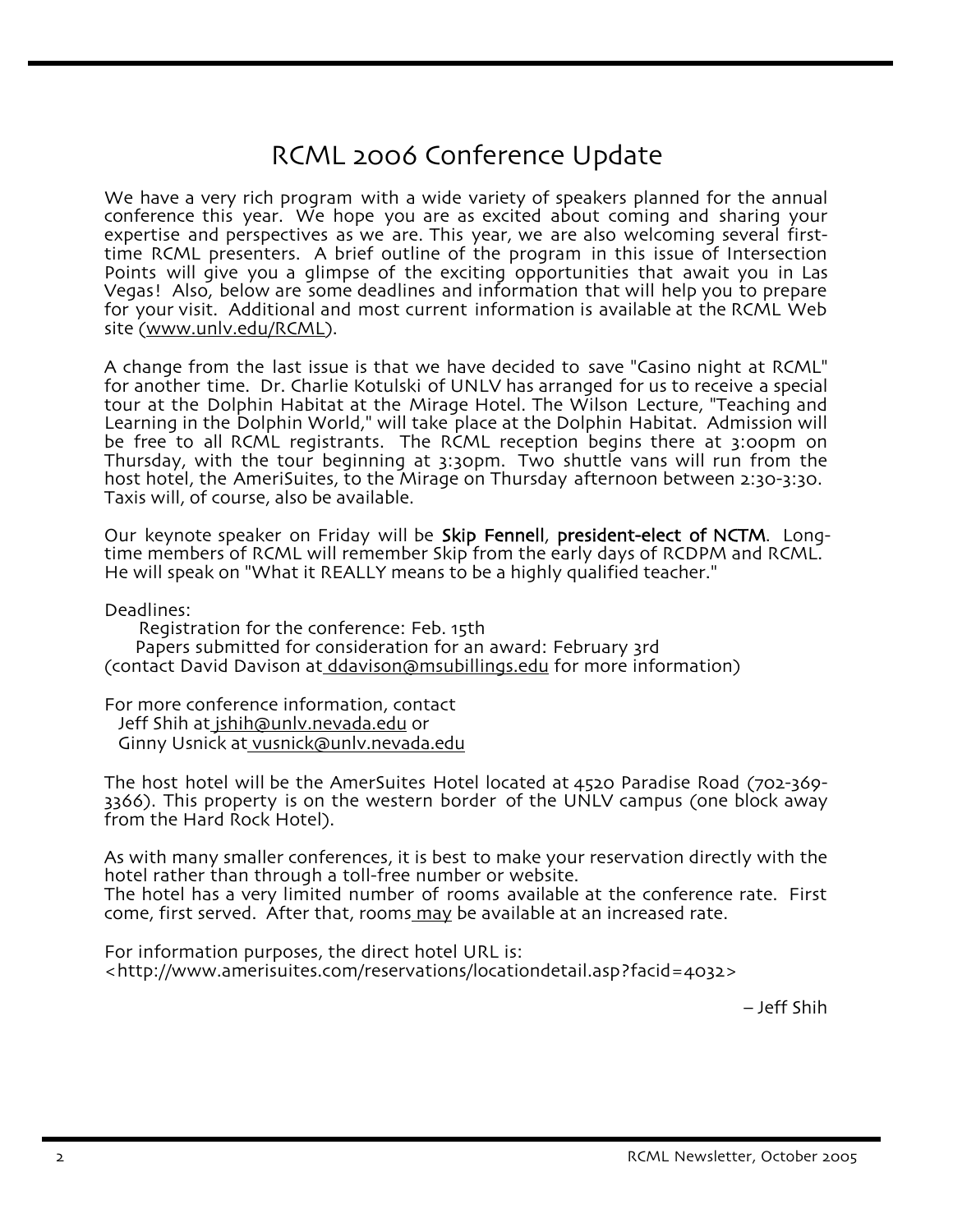# Election Results  $(2006 - 2008/09)$

Congratulations to our new officers, and a big thank you to both our old AND new officers! RCML wouldn't exist with the efforts of our dedicated volunteer team. Be sure to say hello in Las Vegas next month!

> President Elect:<br>Vice President of Conferences: Pavid Boliver Vice President of Conferences: Treasurer: Dixie Metheny<br>Conference Committee Position 1: Stacy Reeder Conference Committee Position 1: Conference Committee Position 2: Keith Adolphson

Read their biographies online: www.unlv.edu/RCML

Points of Puzzlement

by Michael Naylor



## A CUTE WAY TO CUT A SQUARE

Is it possible to cut up a square into acute triangles? After trying for a few minutes, you may be convinced it can't be done, but it can. What the fewest number of triangles required?

Email your solution to mnaylor@cc.wwu.edu. Best solutions win valuable intrinsic rewards.

Last issue's puzzle: HOCKEY PUCK MIND EXPERIMENT remains unsolved! It's a delightful problem to wrestle with and worth revisiting. When you do reread it, you may find it helpful to think of a malicious deceiver who spins the table so that the two pocket you select are the least helpful. Can you outwit the demon? Here's the puzzle again.

Imagine a circular table which can spin in place. 4 pockets are equally spaced around the edge, and in each pocket there is a hockey puck which is white on one side and black on the other. You can't see the hockey pucks but they're either white side up or black side up, and you'd like to flip them so they all have the same color facing up.

You may reach into two pockets at the same time and pull out two pucks, look at them, flip them however you like, and then return them to their pockets. Now here's the catch: the table is spun, and you now you don't know which pockets are which. Once again you can choose two pockets, pull out two pucks at the same time, set them either side up, and the table is again spun. The game ends when all four pucks are either all white- or all black-side up.

Is it possible to guarantee a solution in a finite number of turns, or is might it be that if you were terribly unlucky you might never succeed?